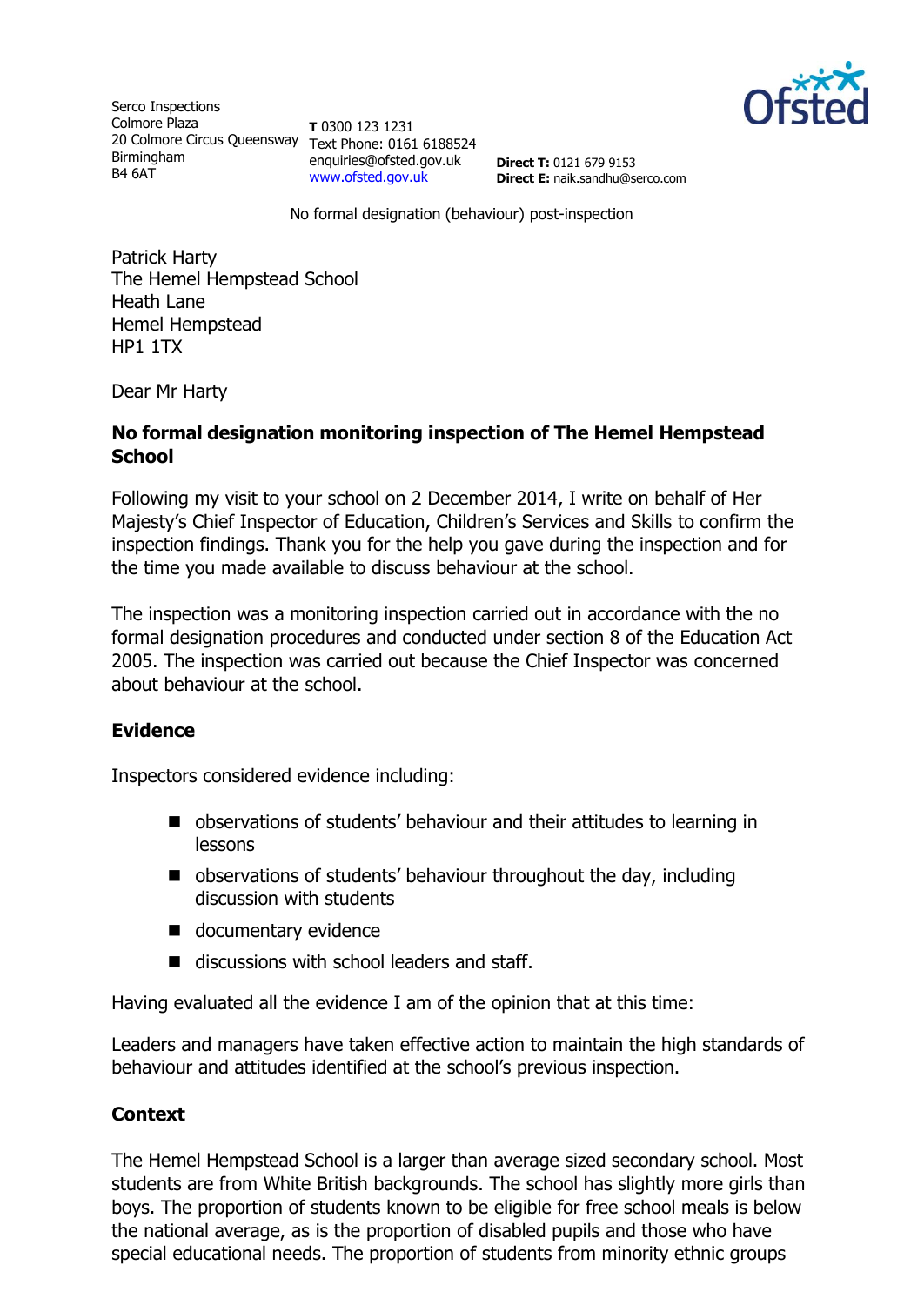and the proportion of students whose first language is believed not to be English are broadly average.

# **Behaviour and safety of pupils**

During the inspection there was a calm and pleasant atmosphere around the school. Students were polite and friendly and happy to talk to me.

Levels of adult supervision for the arrival and departure of students are good. In the mornings all entrances to the school are staffed and students are welcomed. On the day of inspection there were a very small number of late arrivals to school; those who were late followed the school's system for signing in. On departure from the school, staff supervised students in a friendly way while they waited for public transport.

Students take a pride in their appearance and wear the school uniform correctly. Sixth form business dress is smart and they act as good role models for other students. They demonstrate positive attitudes to their learning, their attendance is good and they get on well together.

Students act responsibly when moving around the school. This good behaviour is especially noticeable during the five minute walk from the main school building to lessons held in the music centre. As a result of the time required to move between these buildings, five minute warning bells are sounded and students respond to these quickly. During the inspection students were sensitive to the needs of Year 11 students who were undertaking mock exams and were careful not to disturb them when moving between lessons.

In lessons, students' behaviour is typically good. They arrive punctually and have the right equipment with them. Students are quick to engage in, and have positive attitudes to, learning, responding quickly and appropriately to requests made by staff. The large majority of students talk with enthusiasm about the activities they are completing and work well together, listening respectfully and thoughtfully to adults and their peers.

Students contribute well to their own learning and often show great pride in their work. In some lessons, students' concentration and commitment are exemplary. In a Year 10 art lesson, for example, students were working to develop their coursework. The extremely constructive atmosphere created by the teacher fostered high levels of concentration and excellent behaviour by all students. Students in a Product Design lesson were producing initial ideas for shop front designs. All were highly engaged in their work and extremely focused on making further improvements. They readily accepted the advice of the teacher and appropriately sought the opinions of their peers.

Staff deal promptly and effectively with any low level disruption. They follow the school's successful approach to maintaining good behaviour, including through the use of rewards and consequences. This policy was reviewed and re-launched in September 2014 based on analysis of well-recorded data about students' behaviour. The policy has been reinforced this year. Students have a good understanding of the school's expectations. Most respond positively and are keen to behave well.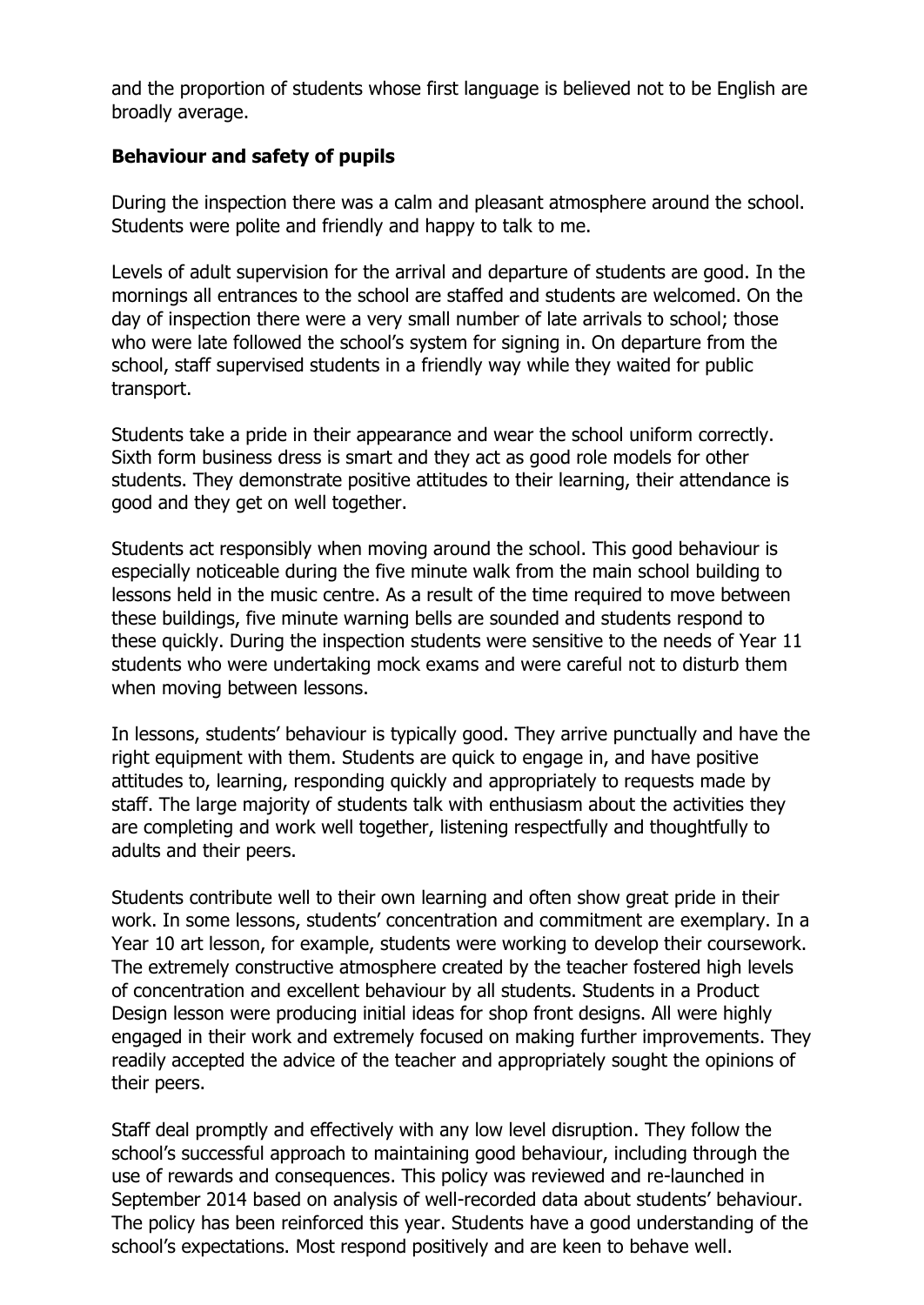However, a few said that staff are not consistent in the use of rewards which is part of the policy.

School tracking shows that the incidents of unacceptable behaviour have been reduced, as have the numbers of incidents of fixed-term exclusions.

Students were very positive about the support they receive from the pastoral team, particularly heads of year. Students who are disabled and have special educational needs value the 'learning centre', which is available to these students throughout the day including at breaks and lunchtimes.

Leaders have rightly focussed on improving students' attendance. More rigorous tracking systems have been introduced. An attendance officer was appointed in September 2013 and this role has been strengthened by the addition of more staff this year. The school's approach is raising parents' awareness of the importance of full attendance, and is supporting students who are at risk of becoming persistent absentees. School data shows that attendance is increasing and is now above the national average. However, there remains some variation between the attendance of different groups.

Lunchtimes and break times are well supervised by adults. However, even when not directly supervised, students behave well. A range of lunchtime activities are provided, for example, football and trampolining. The take-up of these opportunities is good. The serving area for food is very busy, particularly at break time. However, students queue patiently to be served, and, while the dining area is noisy, the atmosphere is a cheerful one.

Students feel safe and know how to keep themselves safe, both in the school and in the wider community. They reported that bullying in the school had previously been a concern. However, they felt that it was now rare, and that when it occurred it was dealt with quickly by staff. Students found the recent 'anti-bullying week' informative and helpful.

During the inspection I took account of Parent View, Ofsted's online questionnaire, and used analysis of the school's own survey, based on the Parent View questions. This had been distributed during parents' evenings over the past year and had been completed by 359 parents. The majority of parents agree that school ensures that students are well behaved, that their child is happy at school and that their child feels safe. Although only a small proportion of parents expressed concerns about the school's management of bullying, the school notes the need to share with parents the positive work done around anti-bullying.

The school liaises well with providers of off-site learning, for example, Dacorum Education Support Centre which supports students with behavioural concerns. School leaders check closely the attendance, behaviour, safety and progress of the few students who attend this provision. These students have good levels of attendance and most gain substantially from their placement, as demonstrated by the successful full-time return to school of some.